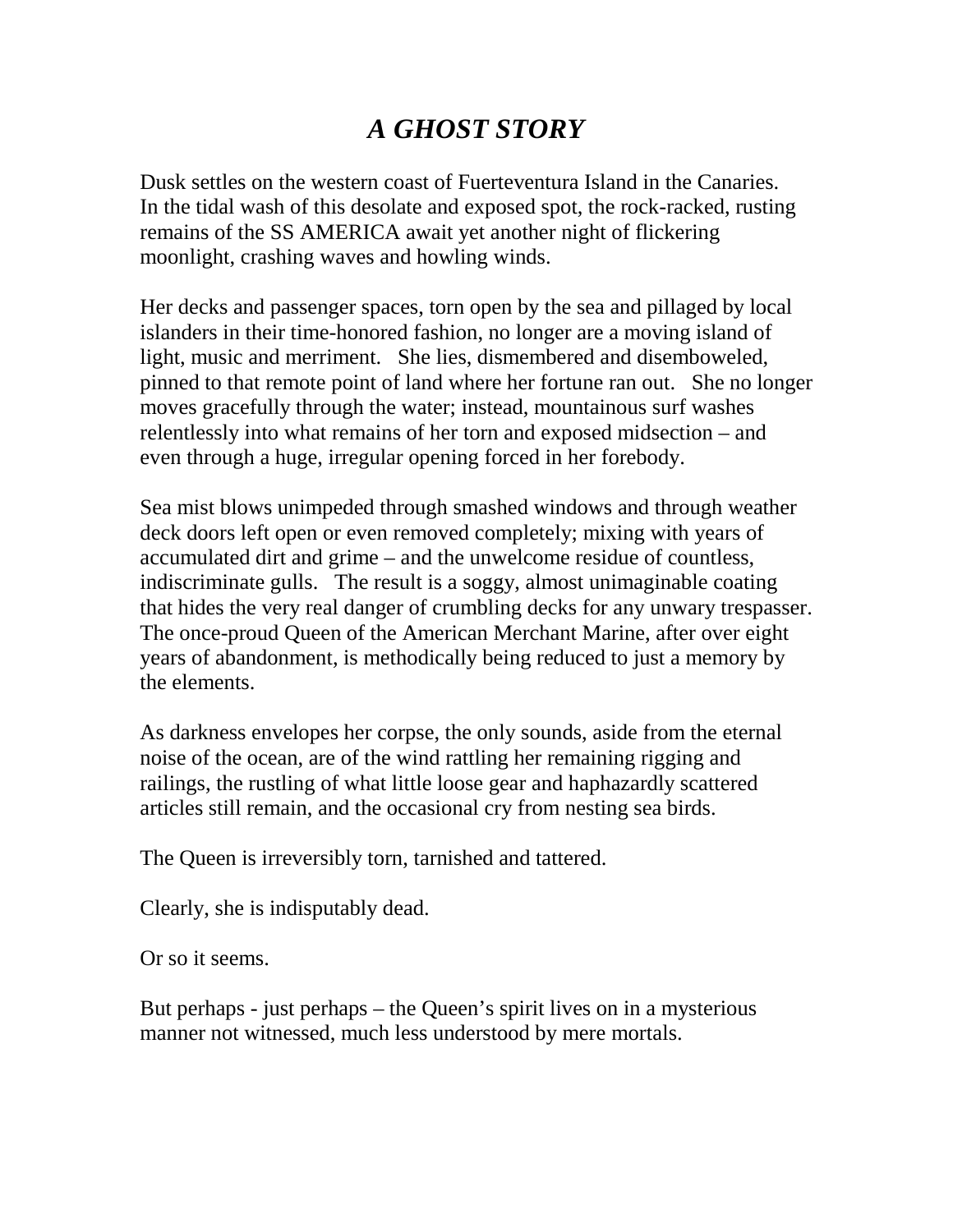To view her remains at night from a point fine off her still-imposing, gracefully-arced bow, she seems intact; almost as if silently sailing in a darkened state, reminiscent of her many successful passages under similar conditions during her troop transport years as – ironically – the Grey Ghost.



It would not take very much to imagine curious motions in the reflected moonlight on that distant shore. Mysterious motions accompanied by strange sounds - seemingly more human than natural.

Listen…

Is that the soft laughter of a ghostly passenger enjoying the ambiance of what was once AMERICA? Or just a sea bird cooing; enjoying a brief, sheltered respite in what remains of this once-mighty passenger liner?

Is that the tinkle of glasses raised in a toast to her memory by some supernatural passengers? Or just the wind-driven movement of shattered crockery left behind?

Is that the rustle of floor-length evening gowns as her ghostly inhabitants search vainly for her once-sparkling - now demolished – Ballroom? Or just the wind, again, moving the ruined remains of curtains at broken or missing windows?